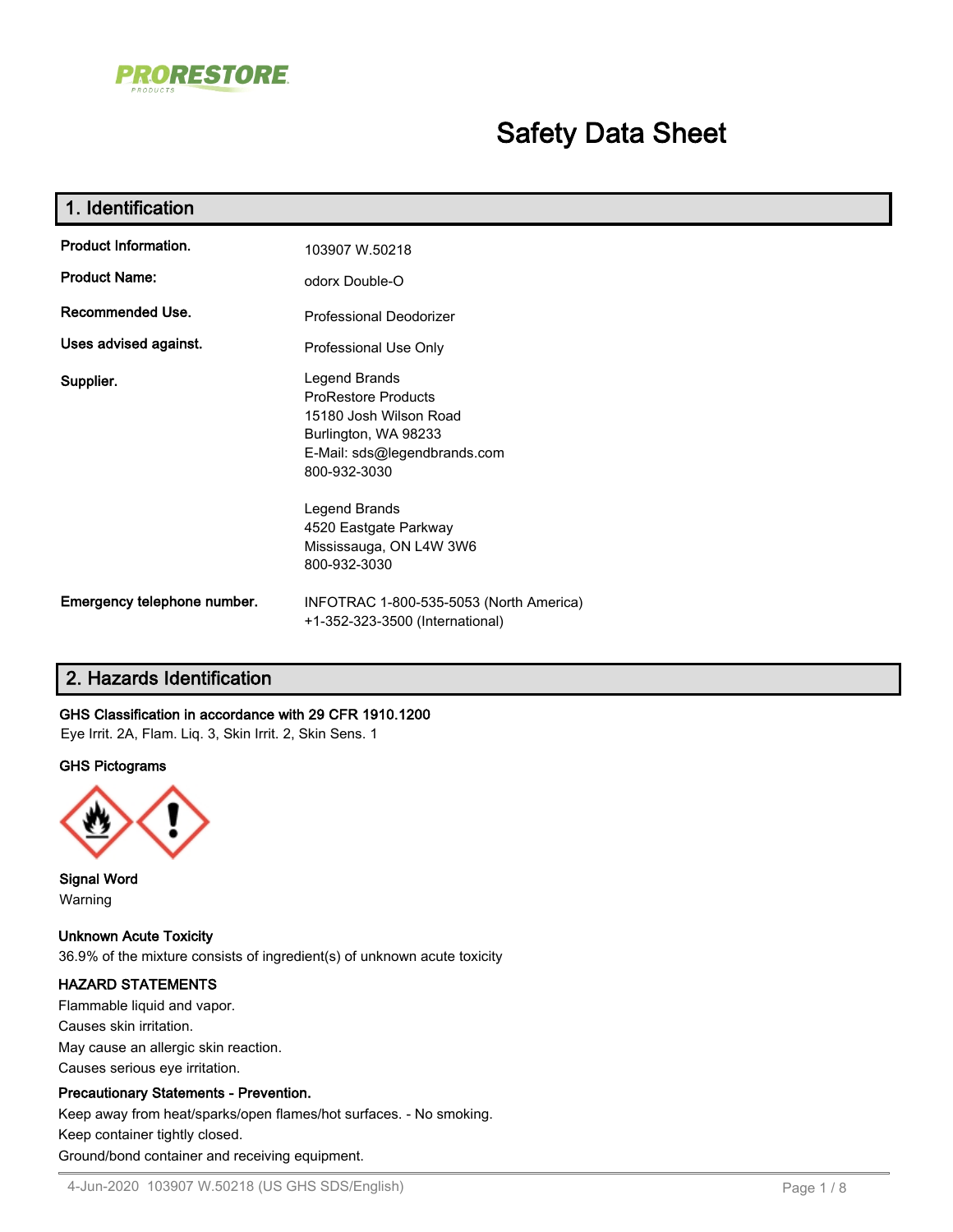Use explosion-proof electrical/ventilating/lighting/equipment.

Use only non-sparking tools.

Take precautionary measures against static discharge.

Avoid breathing dust/fume/gas/mist/vapors/spray.

Wash face and hands and any exposed skin thoroughly after handling.

Wear protective gloves/protective clothing/eye protection/face protection

### **Precautionary Statements - Response.**

If on skin: Wash with plenty of water.

If on skin (or hair): Take off immediately all contaminated clothing. Rinse skin with water/shower.

If in eyes: Rinse cautiously with water for several minutes. Remove contact lenses, if present and easy to do. Continue rinsing.

Specific treatment (If applicable, see label for any additional instructions).

If skin irritation or rash occurs: Get medical advice/attention.

If eye irritation persists: Get medical advice/attention.

Take off contaminated clothing and wash it before reuse.

In case of fire: Use  $CO<sub>2</sub>$  dry chemical or foam to extinguish.

### **Precautionary Statements - Storage.**

Store in a well-ventilated place. Keep cool.

### **Precautionary Statements - Disposal.**

Dispose of contents in accordance with local/regional/national/international regulations.

# **3. Composition/Information on Ingredients**

| <b>Chemical Name</b>                 | CAS-No.    | Wt. %       |
|--------------------------------------|------------|-------------|
| DIPROPYLENE GLYCOL                   | 25265-71-8 | 25-50       |
| D-limonene                           | 5989-27-5  | 25-50       |
| Polyethylene glycol octylpheny ether | 9036-19-5  | $10 - 25$   |
| Myrcene                              | 123-35-3   | $0.1 - 1.0$ |

The exact percentage (concentration) of composition has been withheld as a trade secret.

# **4. First-aid Measures**

### **Description of first-aid measures.**

### **General advice.**

Call a physician if irritation develops or persists. Show this safety data sheet to the doctor in attendance. When symptoms persist or in all cases of doubt seek medical advice.

### **Inhalation.**

Move to fresh air. If symptoms persist, call a physician. If not breathing, give artificial respiration.

### **Skin contact.**

If skin irritation persists, call a physician. Wash off immediately with soap and plenty of water. Remove all contaminated clothes and shoes.

### **Eye contact.**

Rinse thoroughly with plenty of water for at least 15 minutes and consult a physician. Call a physician if irritation develops or persists. Remove contact lenses, if present.

### **Ingestion.**

Do NOT induce vomiting. Never give anything by mouth to an unconscious person. Call a physician immediately. Gently wipe or rinse the inside of the mouth with water.

### **Symptoms.**

See Section 2.2, Label Elements and/or Section 11, Toxicological effects.

### **Notes to physician.**

Treat symptomatically.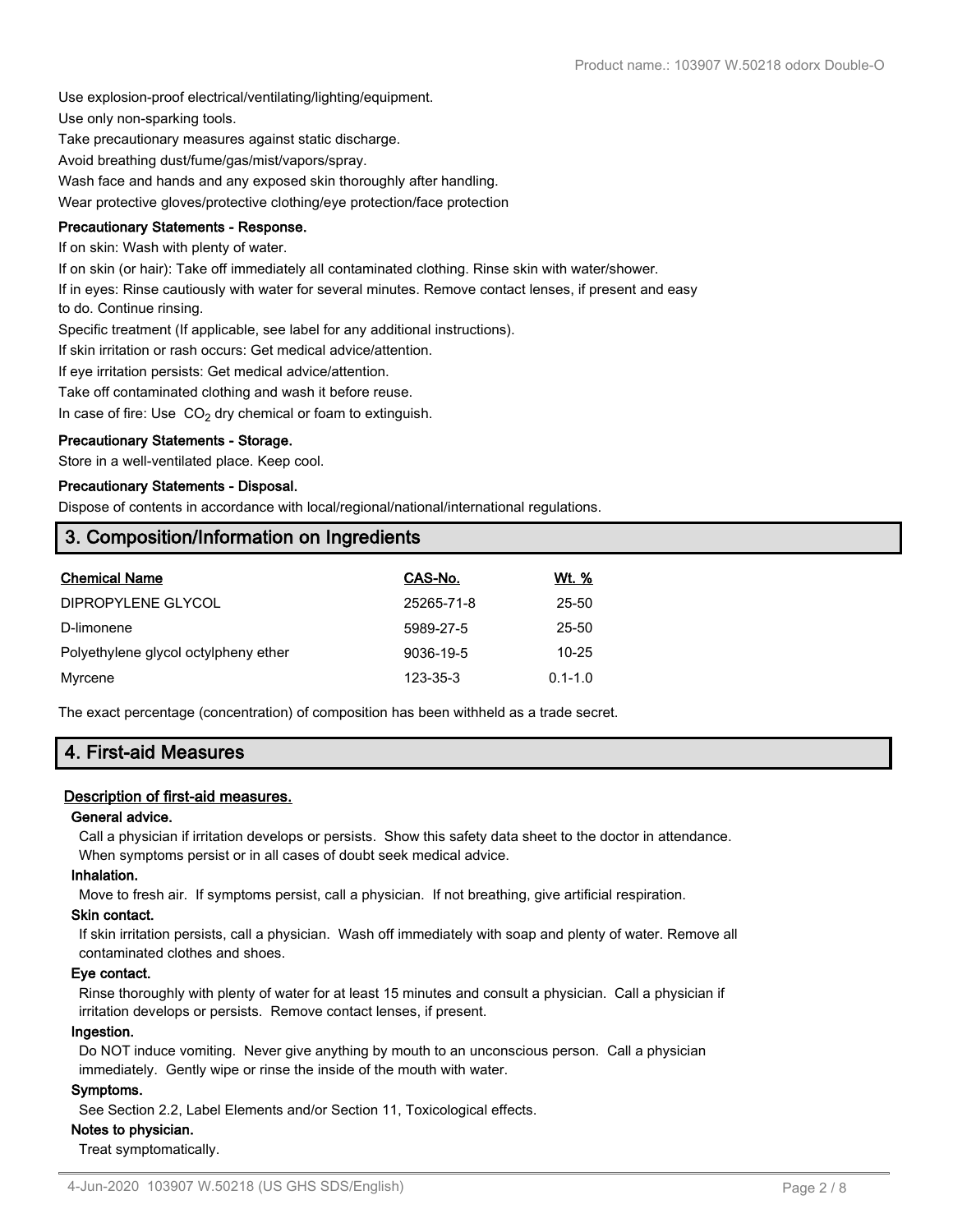### **5. Fire-fighting Measures**

### **Extinguishing media.**

### **Suitable extinguishing media.**

Water spray. Foam. Dry powder. Dry chemical. Alcohol-resistant foam. Use extinguishing measures that are appropriate to local circumstances and the surrounding environment.  $\rm \, Carbon$  dioxide  $\rm (CO_2).$ 

### **Extinguishing media which shall not be used for safety reasons.**

High volume water jet.

### **Special hazards arising from the substance or mixture.**

Flash back possible over considerable distance. Hazardous decomposition products formed under fire conditions.

### **Advice for firefighters.**

As in any fire, wear self-contained breathing apparatus pressure-demand, MSHA/NIOSH (approved or equivalent) and full protective gear.

### **6. Accidental Release Measures**

### **Personal precautions, protective equipment and emergency procedures.**

### **Personal precautions.**

Avoid contact with skin, eyes and clothing. Ensure adequate ventilation, especially in confined areas. Do not breathe vapors or spray mist.

#### **Advice for emergency responders.**

Remove all sources of ignition. Use personal protection recommended in Section 8.

### **Environmental precautions.**

Prevent further leakage or spillage if safe to do so. Do not allow material to contaminate ground water system. Prevent product from entering drains. See Section 12 for additional Ecological information.

### **Methods and materials for containment and cleaning up.**

#### **Methods for Containment.**

Prevent further leakage or spillage if safe to do so. Pick up and transfer to properly labeled containers. Use personal protective equipment. Remove all sources of ignition.

#### **Methods for cleaning up.**

Use personal protective equipment as required.

### **Reference to other sections.**

See section 8 for more information.

### **7. Handling and Storage**

### **Conditions for safe storage, including any incompatibilities.**

### **Advice on safe handling.**

Handle in accordance with good industrial hygiene and safety practice. Keep away from sources of ignition - No smoking.

#### **Hygiene measures.**

See section 7 for more information.

### **Storage Conditions.**

Keep containers tightly closed in a cool, well-ventilated place. Store in original container.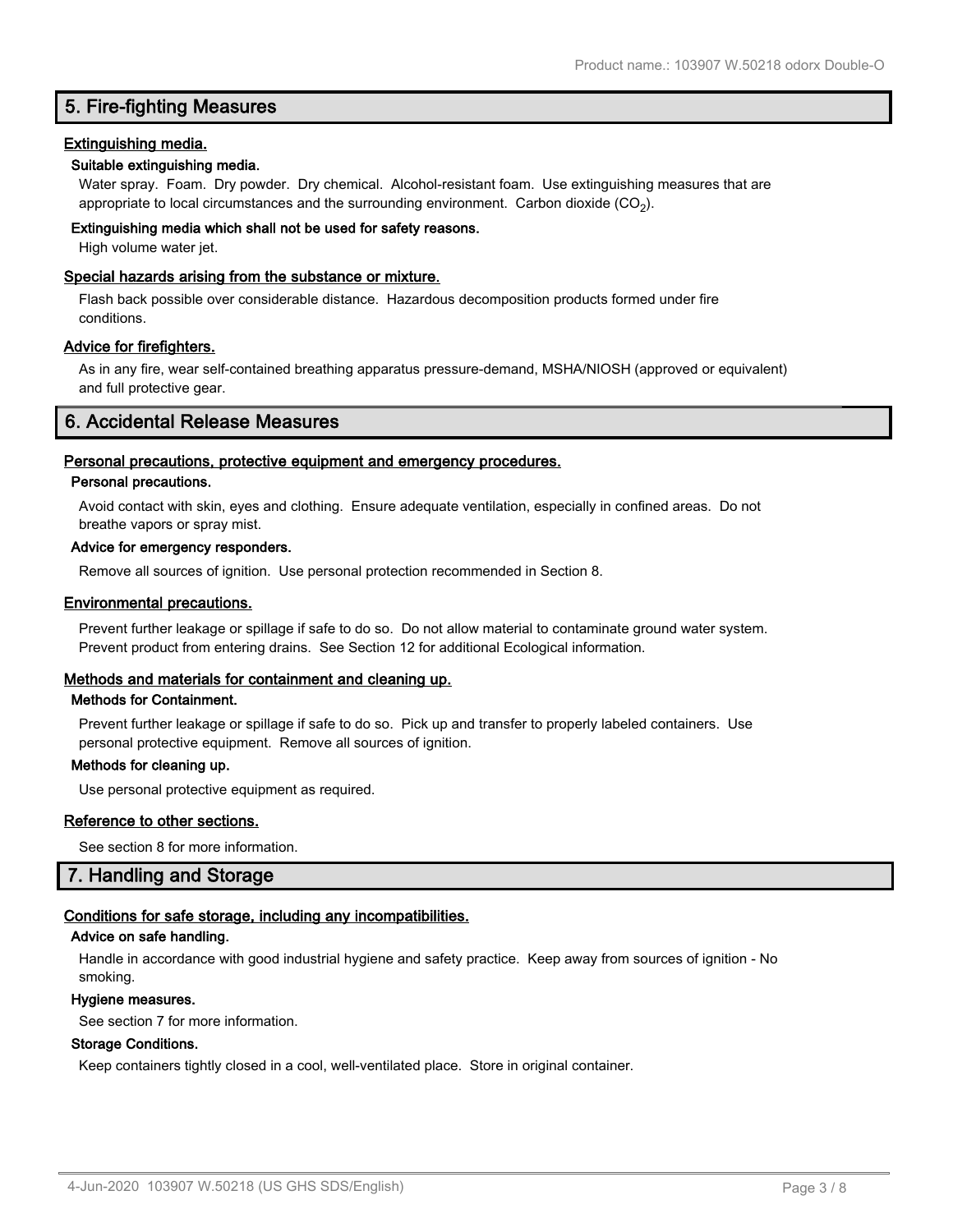### **8. Exposure Controls/Personal Protection**

# **Ingredients with Occupational Exposure Limits Chemical Name ACGIH TLV-TWA ACGIH-TLV STEL OSHA PEL-TWA OSHA PEL-CEILING** Contains no substances with occupational exposure limit values. **TLV = Threshold Limit Value TWA = Time Weighted Average PEL = Permissible Exposure Limit STEL = Short-Term Exposure Limit N.E. = Not Established Engineering Measures.** Showers, eyewash stations, and ventilation systems. **Personal protective equipment. Eye/Face Protection.** Safety glasses with side-shields.  **Skin and body protection.** Wear suitable protective clothing.  **Respiratory protection.** In case of insufficient ventilation wear suitable respiratory equipment. **9. Physical and chemical properties.**

### **Information on basic physical and chemical properties.**

| <b>Physical state</b>                     | No Information            |
|-------------------------------------------|---------------------------|
| Appearance                                | No Information            |
| Color                                     | No Information            |
| Odor                                      | No Information            |
| <b>Odor Threshold</b>                     | No Information            |
| pН                                        | 8.2                       |
| Melting/freezing point., °C (°F)          | No Information            |
| Flash Point., °C (°F)                     | 53 (127.40)               |
| Boiling point/boiling range., °C (°F)     | 176 - 230 (348.8 - 446)   |
| <b>Evaporation rate</b>                   | Faster than Diethyl Ether |
| <b>Explosive properties.</b>              | No Information            |
| Vapor pressure.                           | No Information            |
| Vapor density.                            | No Information            |
| Specific Gravity. (g/cm <sup>3</sup> )    | 0.960                     |
| Water solubility.                         | No Information            |
| Partition coefficient.                    | No Information            |
| Autoignition temperature., °C             | No Information            |
| Decomposition Temperature °C.             | No Information            |
| Viscosity, kinematic.                     | No Information            |
| Other information.                        |                           |
| Volatile organic compounds (VOC) content. | 477                       |
| Density, Ib/gal                           | No Information            |
|                                           |                           |

# **10. Stability and Reactivity**

### **Reactivity.**

Stable under normal conditions.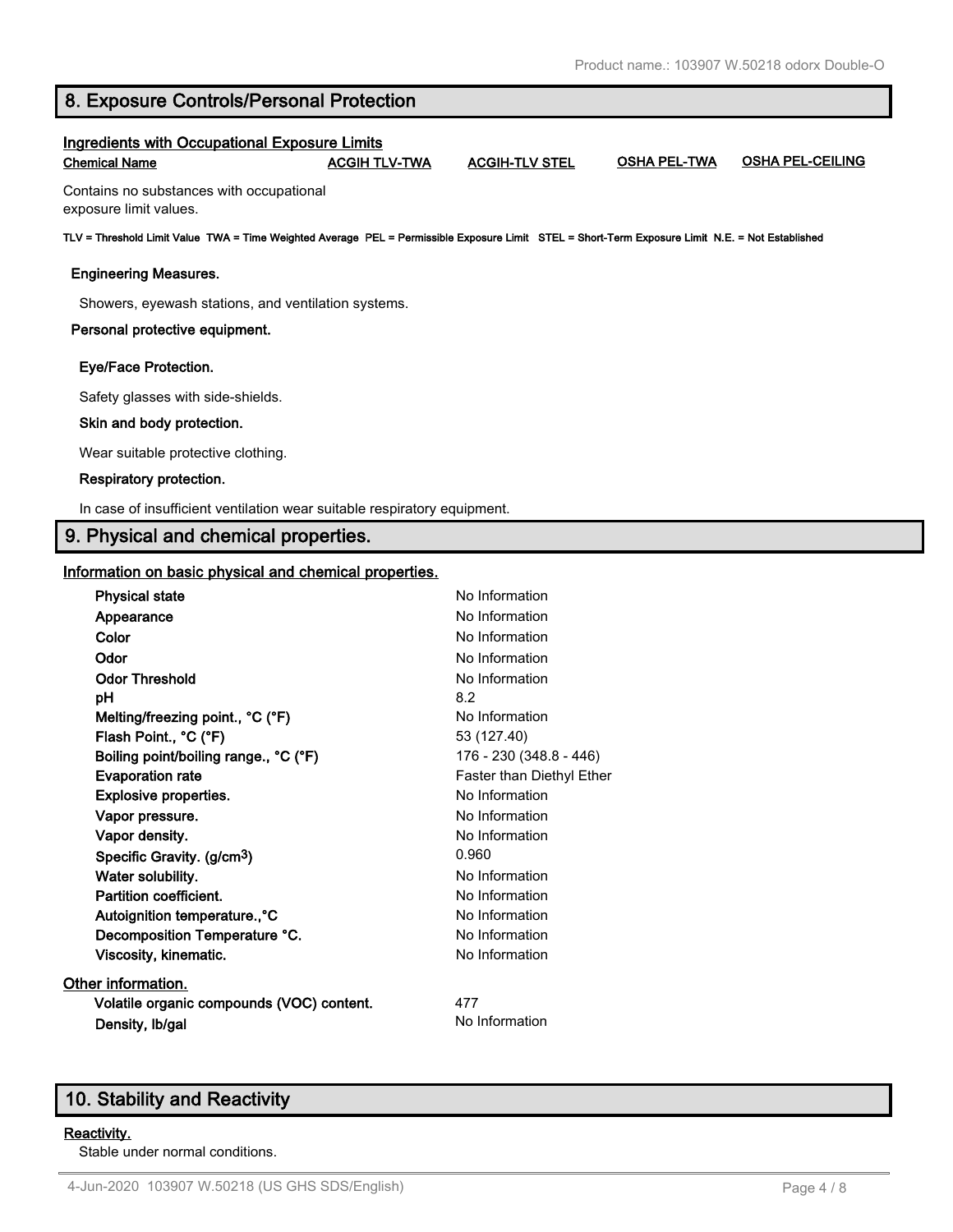### **Chemical stability.**

Stable under recommended storage conditions.

### **Possibility of hazardous reactions.**

None known based on information supplied.

#### **Conditions to Avoid.**

Strong oxidizing agents.

#### **Incompatible Materials.**

None known based on information supplied.

### **Hazardous Decomposition Products.**

Carbon dioxide (CO<sub>2</sub>), carbon monoxide (CO), oxides of nitrogen (NO<sub>x</sub>), dense black smoke.

## **11. Toxicological Information**

### **Information on toxicological effects.**

**Acute toxicity.**

#### **Product Information**

| LD50 Oral<br>5,366.00 mg/kg                  |                                      | <b>LD50 Dermal</b><br>8,865.00 mg/kg                         | <b>LC50 Inhalation (Vapor)</b><br>59.00 mg/l |                       |                        |  |
|----------------------------------------------|--------------------------------------|--------------------------------------------------------------|----------------------------------------------|-----------------------|------------------------|--|
| <b>Component Information.</b>                |                                      |                                                              |                                              |                       |                        |  |
| CAS-No.                                      | <b>Chemical Name</b>                 |                                                              | LD50 Oral                                    | LD50 Dermal           | <b>LC50 Inhalation</b> |  |
| 5989-27-5                                    | D-limonene                           |                                                              | 5200 mg/kg, 4400<br>mg/kg Rat                | >5000 mg/kg<br>Rabbit | N.I.                   |  |
| 9036-19-5                                    | Polyethylene glycol octylpheny ether |                                                              | 1700 mg/kg Rat                               | N.I.                  | N.I.                   |  |
| 123-35-3                                     | Myrcene                              |                                                              | >5000 mg/kg Rat                              | >5000 mg/kg<br>Rabbit | N.I.                   |  |
| $N.I. = No$ Information                      |                                      |                                                              |                                              |                       |                        |  |
| Skin corrosion/irritation.<br>SKIN IRRITANT. |                                      |                                                              |                                              |                       |                        |  |
| Eye damage/irritation.<br>No Information     |                                      |                                                              |                                              |                       |                        |  |
| No Information                               | Respiratory or skin sensitization.   |                                                              |                                              |                       |                        |  |
| Ingestion.<br>No Information                 |                                      |                                                              |                                              |                       |                        |  |
| Germ cell mutagenicity.<br>No Information    |                                      |                                                              |                                              |                       |                        |  |
| Carcinogenicity.<br>No Information           |                                      |                                                              |                                              |                       |                        |  |
| CAS-No.                                      | <b>Chemical Name</b>                 |                                                              | <b>IARC</b>                                  | <b>NTP</b>            | <b>OSHA</b>            |  |
| 5989-27-5                                    | D-limonene                           |                                                              | IARC Group 3                                 |                       |                        |  |
| 123-35-3                                     | Myrcene                              |                                                              | IARC Group 2B                                |                       |                        |  |
| Reproductive toxicity.<br>No Information     |                                      |                                                              |                                              |                       |                        |  |
| No Information                               |                                      | Specific target organ systemic toxicity (single exposure).   |                                              |                       |                        |  |
| No Information                               |                                      | Specific target organ systemic toxicity (repeated exposure). |                                              |                       |                        |  |
| <b>Aspiration hazard.</b><br>No Information  |                                      |                                                              |                                              |                       |                        |  |
|                                              |                                      |                                                              |                                              |                       |                        |  |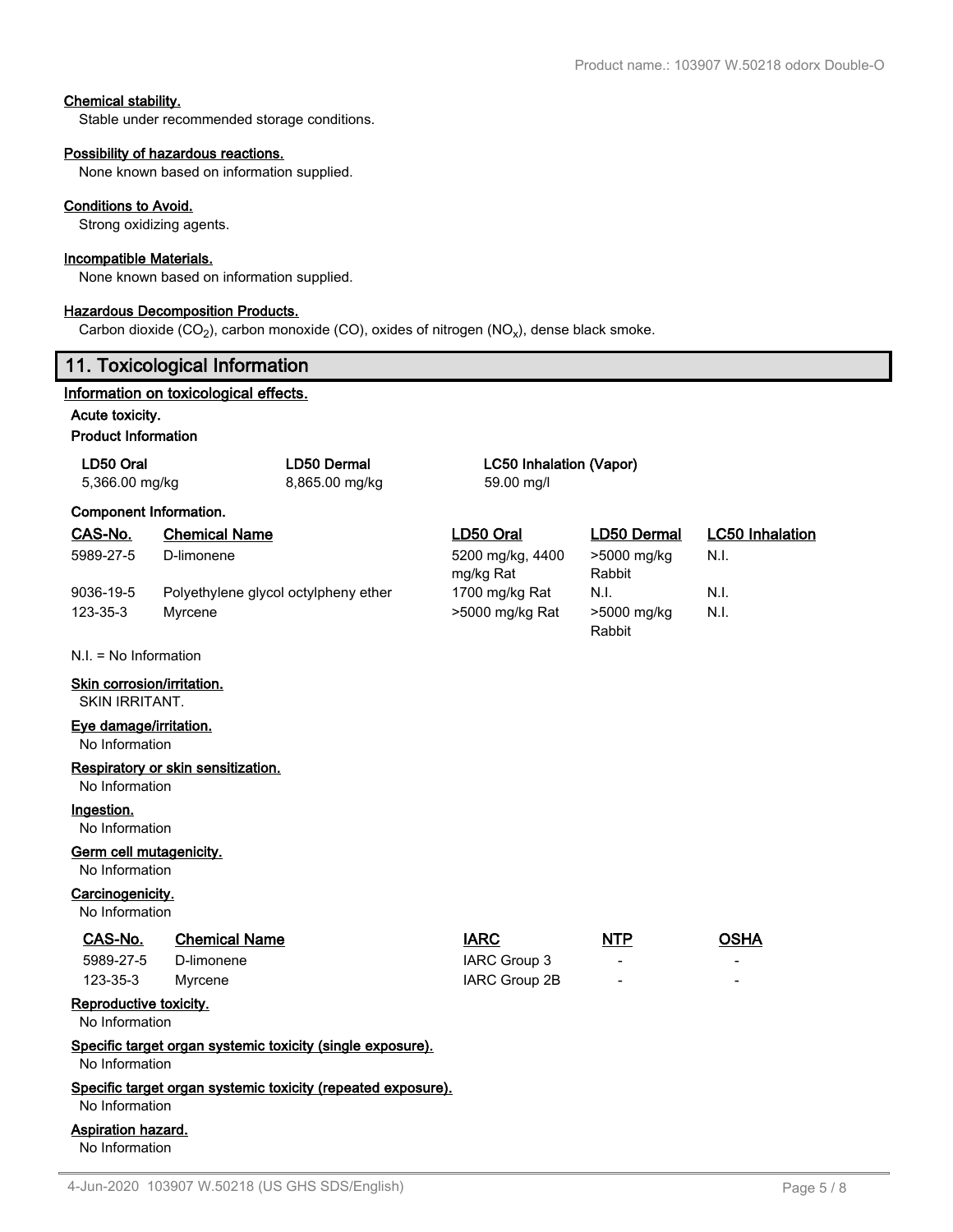### **Primary Route(s) of Entry**

No Information

### **12. Ecological Information**

### **Toxicity.**

50.18% of the mixture consists of ingredient(s) of unknown aquatic toxicity

### **Ecotoxicity effects.**

| ∣Chemical Name          | <b>Toxicity to algae</b> | Toxicity to fish              | Toxicity to daphnia and other<br>aquatic invertebrates |
|-------------------------|--------------------------|-------------------------------|--------------------------------------------------------|
| D-limonene<br>5989-27-5 |                          | LC50 96 h Pimephales promelas |                                                        |
|                         |                          | 0.619 - 0.796 mg/L, LC50 96 h | $\overline{\phantom{0}}$                               |
|                         |                          | Oncorhynchus mykiss 35 mg/L   |                                                        |

### **Persistence and degradability.**

No data are available on the product itself.

#### **Bioaccumulative potential.**

Discharge into the environment must be avoided.

### **Mobility in soil.**

No information

### **Other adverse effects.**

No information

### **13. Disposal Considerations**

#### **Waste Disposal Guidance.**

Disposal should be in accordance with applicable regional, national and local laws and regulations.

### **14. Transport Information**

### **DOT**

| <b>Shipping Name:</b>          | Not regulated                                                                                                                                                                                                                                 |
|--------------------------------|-----------------------------------------------------------------------------------------------------------------------------------------------------------------------------------------------------------------------------------------------|
| <b>Additional Information:</b> | Note: According to 49 CFR $\S173.150(f)(1)$ , this material was reclassified as a combustible<br>liquid. This provision does not apply to transportation by vessel or aircraft, except where<br>other means of transportation is impractical. |
| <b>IMDG</b>                    |                                                                                                                                                                                                                                               |
| <b>Proper Shipping Name:</b>   | Flammable Liquid, N.O.S. (D'LIMONENE AND MONOCHLOROTOLUENE)                                                                                                                                                                                   |
| <b>Hazard Class:</b>           | 3                                                                                                                                                                                                                                             |
| <b>UN Number:</b>              | 1993                                                                                                                                                                                                                                          |
| <b>Packing Group:</b>          | Ш                                                                                                                                                                                                                                             |
| <b>Additional Information:</b> | This product contains a chemical which is listed as a marine pollutant according to DOT                                                                                                                                                       |
| <u>IATA</u>                    | No Information                                                                                                                                                                                                                                |
| <b>Additional Information:</b> | Air transport is not recommended                                                                                                                                                                                                              |
| Additional Information         |                                                                                                                                                                                                                                               |

#### **Additional Information**

This product contains a chemical which is listed as a marine pollutant according to IMDG/IMO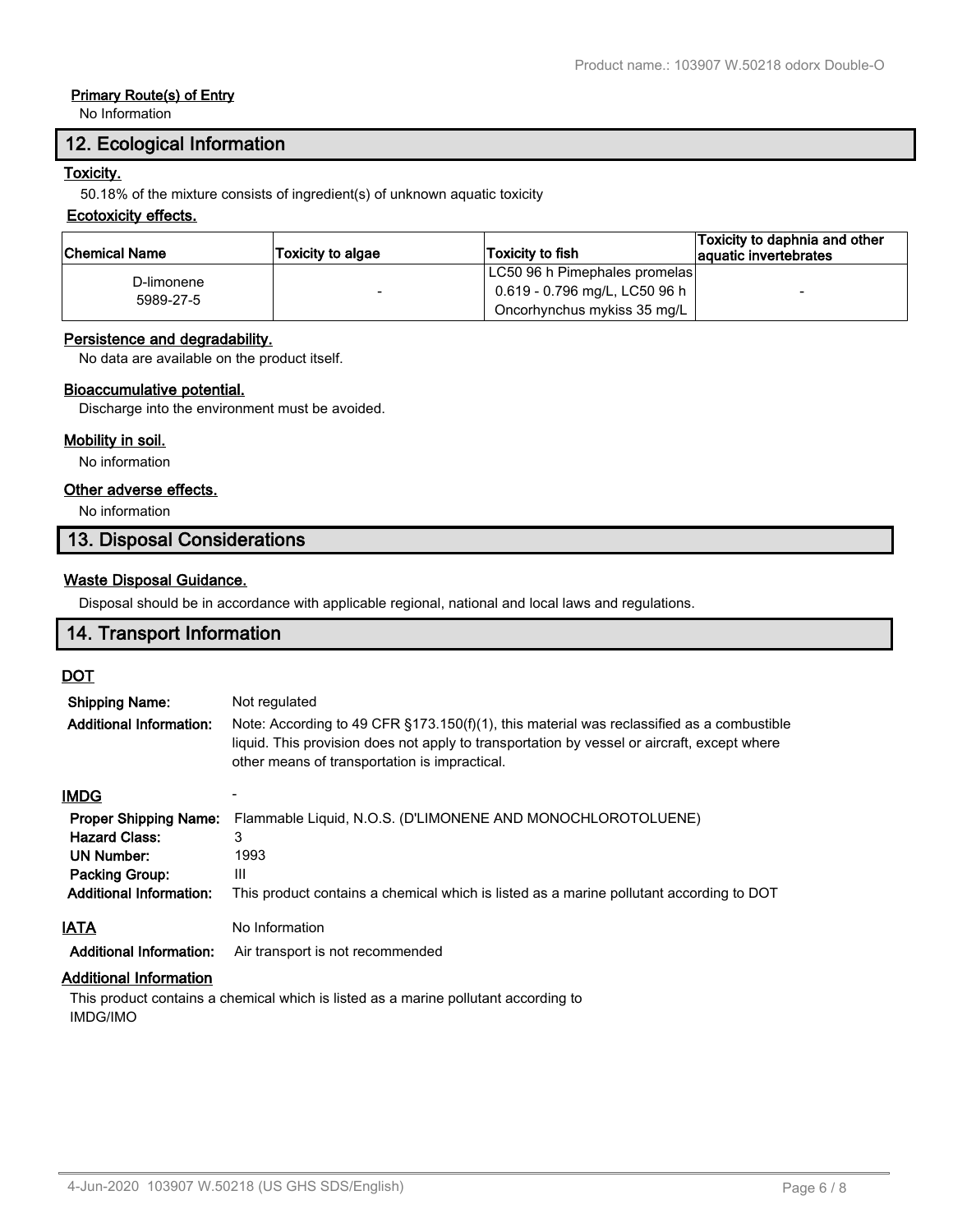### **15. Regulatory Information**

### **International Inventories:**

| TSCA                 |                                                                                                   |  |
|----------------------|---------------------------------------------------------------------------------------------------|--|
| DSL                  |                                                                                                   |  |
| <b>DSL/NDSL</b>      |                                                                                                   |  |
| <b>EINECS/ELINCS</b> |                                                                                                   |  |
| ENCS                 |                                                                                                   |  |
| <b>IECSC</b>         |                                                                                                   |  |
| KECI                 |                                                                                                   |  |
| <b>PICCS</b>         |                                                                                                   |  |
| AICS                 |                                                                                                   |  |
| NZIoC                |                                                                                                   |  |
| TCSI                 |                                                                                                   |  |
| <b>TSCA</b>          | United States Toxic Substances Control Act Section 8(b) Inventory.                                |  |
| <b>DSL</b>           | Canadian Domestic Substances List.                                                                |  |
| <b>DSL/NDSL</b>      | Canadian Domestic Substances List/Canadian Non-Domestic Substances List                           |  |
| <b>EINECS/ELINCS</b> | European Inventory of Existing Chemical Substances/European List of Notified Chemical Substances. |  |
| <b>ENCS</b>          | Japan Existing and New Chemical Substances.                                                       |  |
| <b>IECSC</b>         | China Inventory of Existing Chemical Substances.                                                  |  |
| <b>KECL</b>          | Korean Existing and Evaluated Chemical Substances.                                                |  |
| <b>PICCS</b>         | Philippines Inventory of Chemicals and Chemical Substances.                                       |  |
| <b>AICS</b>          | Australian Inventory of Chemical Substances.                                                      |  |
| <b>NZIoC</b>         | New Zealand Inventory of Chemicals.                                                               |  |
| <b>TCSI</b>          | <b>Taiwan Chemical Substance Inventory</b>                                                        |  |

# **U.S. Federal Regulations:**

### **SARA SECTION 313:**

This product contains the following substances subject to the reporting requirements of Section 313 of Title III of the Superfund Amendment and Reauthorization Act of 1986 and 40 CFR part 372: .

This product does not contain any chemicals that are subject to the reporting requirements of SARA 313.

### **TOXIC SUBSTANCES CONTROL ACT 12(b):**

This product contains the following chemical substances subject to the reporting requirements of TSCA 12(B) if exported from the United States:.

This product does not contain any chemicals that are subject to the reporting requirements of TSCA 12(b).

### **CALIFORNIA PROPOSITION 65 CARCINOGENS**

No Proposition 65 Carcinogens exist in this product.

### **CALIFORNIA PROPOSITION 65 REPRODUCTIVE TOXINS**

No Proposition 65 Reproductive Toxins exist in this product.